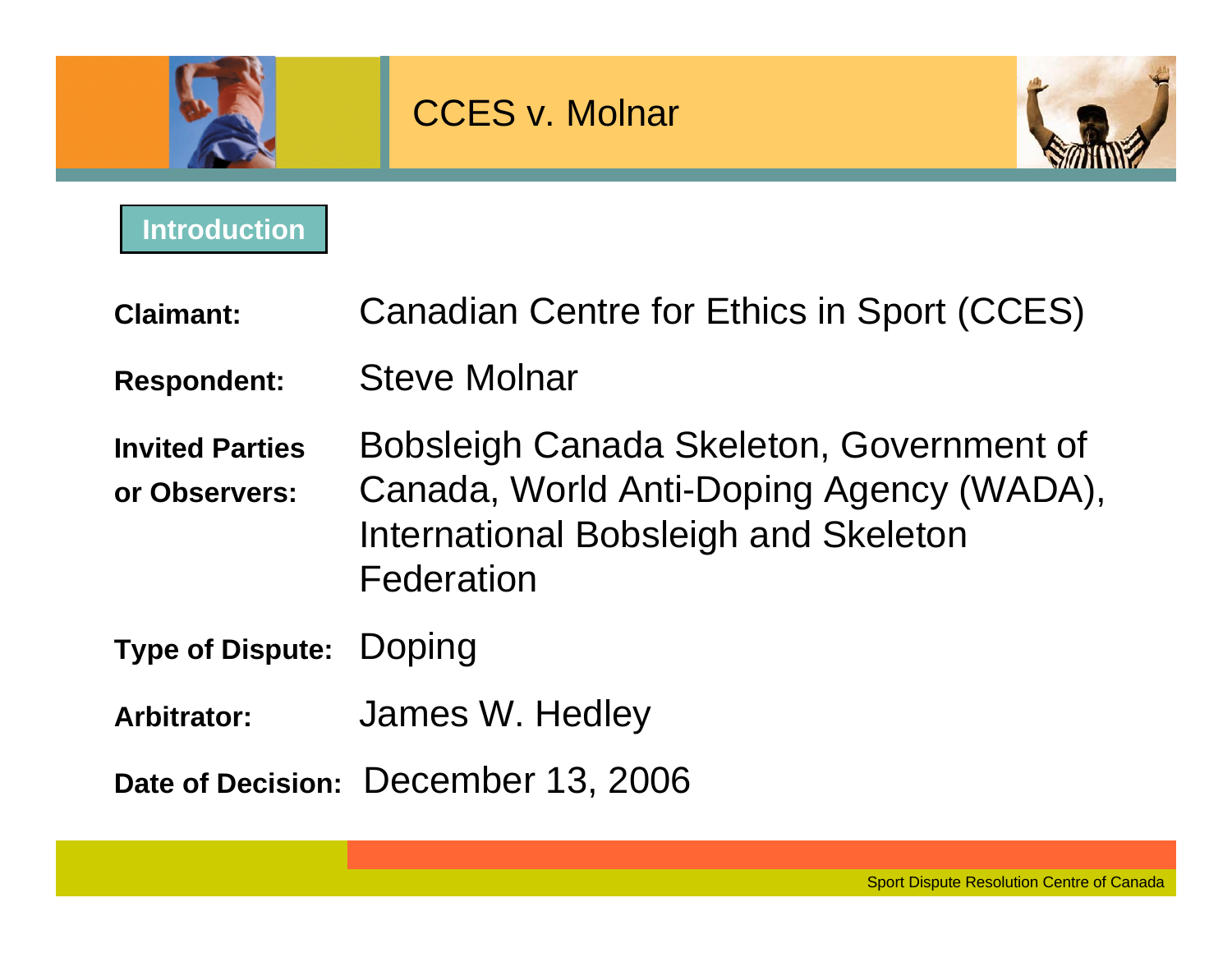



### **Dispute Summary**

Steve Molnar was alleged to have committed an anti-doping rule violation during the National Bobsleigh Championships in October 2005.

As required under Canada's anti-doping policy, a tribunal was constituted through the Sport Dispute Resolution Centre of Canada (SDRCC) to determine whether a rule violation had been committed and, if so, to identify the appropriate sanction against the athlete.

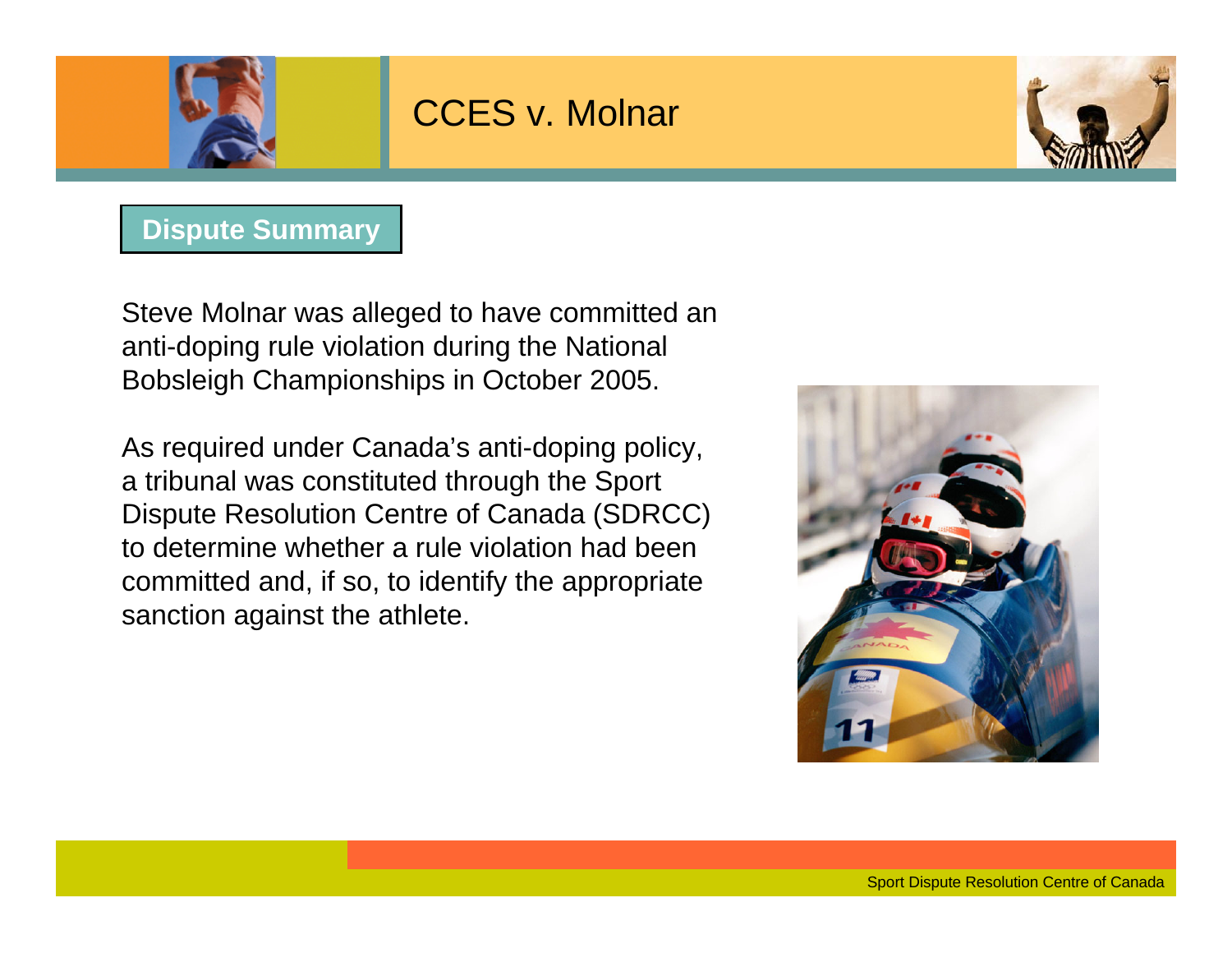



### **Background Facts**

In August 1998, while a member of Alberta's bobsleigh team, athlete Steve Molnar tested positive for the presence of a banned substance. In 2000, as a result of the anti-doping rule violation, Mr. Molnar was handed a four-year suspension.

Almost six years later, in October 2005, Mr. Molnar participated in the Bobsleigh National Championships. He was not a member of the national team at the time, nor was he trying out for either the provincial or national teams. It appears he was there as a replacement for another athlete who had recently left the team.

During the competition, Mr. Molnar was selected for doping control testing. He tested positive for three substances on the World Anti-Doping Agency (WADA) list: cannabis metabolite, methandienone and metabolites, and oxymetholone metabolites.

The first substance, cannabis, is a so-called "threshold substance". It is permitted in the body to a threshold of 15 mg/ml. Mr. Molnar's concentration was found to be 86 mg/ml. The presence of the other two substances at any level is strictly prohibited.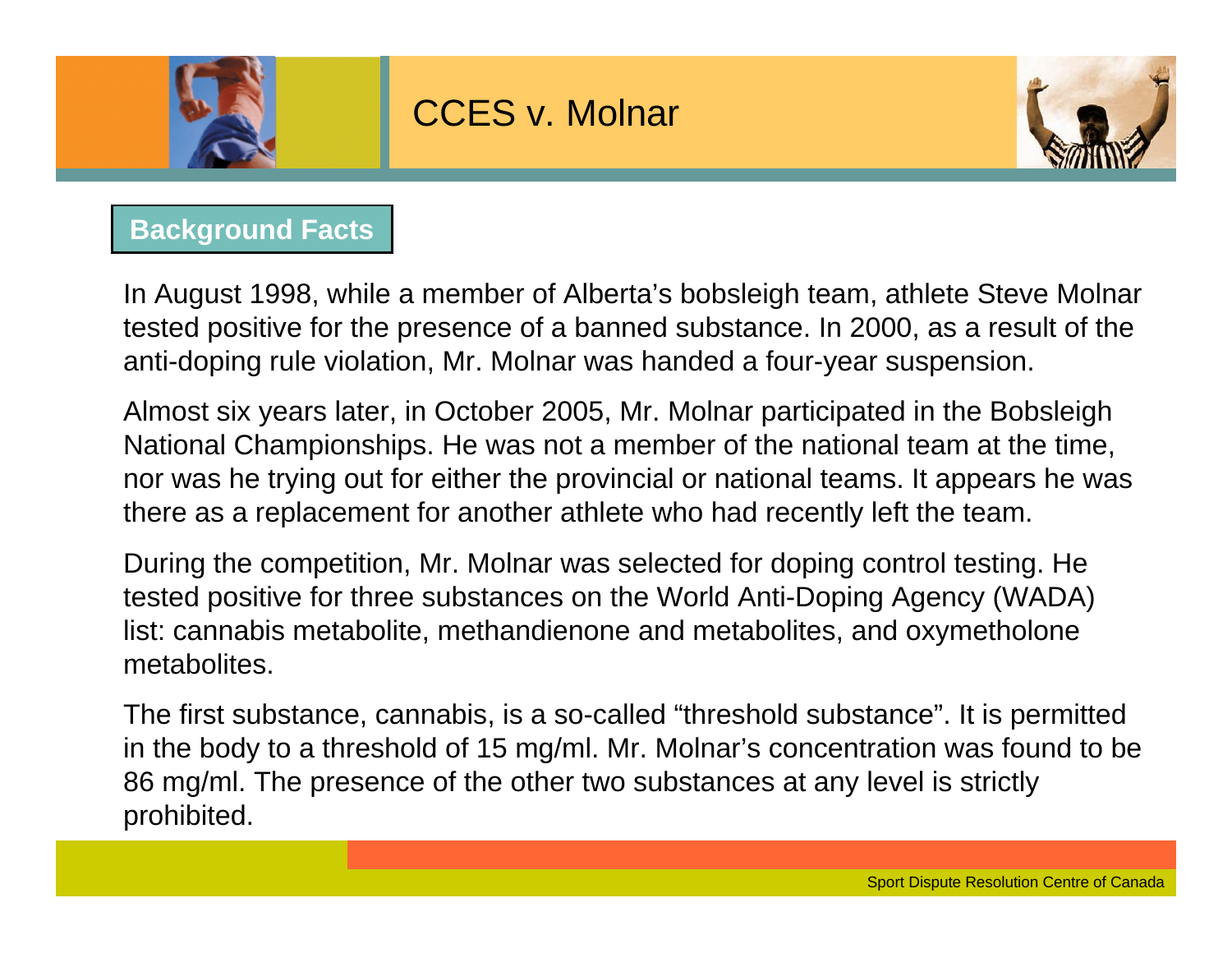



### **Background Facts** (continued)



Mr. Molnar did not dispute that he had ingested these three substances.

Nevertheless, he did not submit willingly to a lifetime ban from competition which is the prescribed penalty for a second anti-doping rule violation.

As is his right, he placed the burden of establishing the violation on the CCES.

It was determined that Mr. Molnar did not possess a therapeutic use exemption (TUE), which may be granted to an athlete required to use a prohibited substance for medical reasons.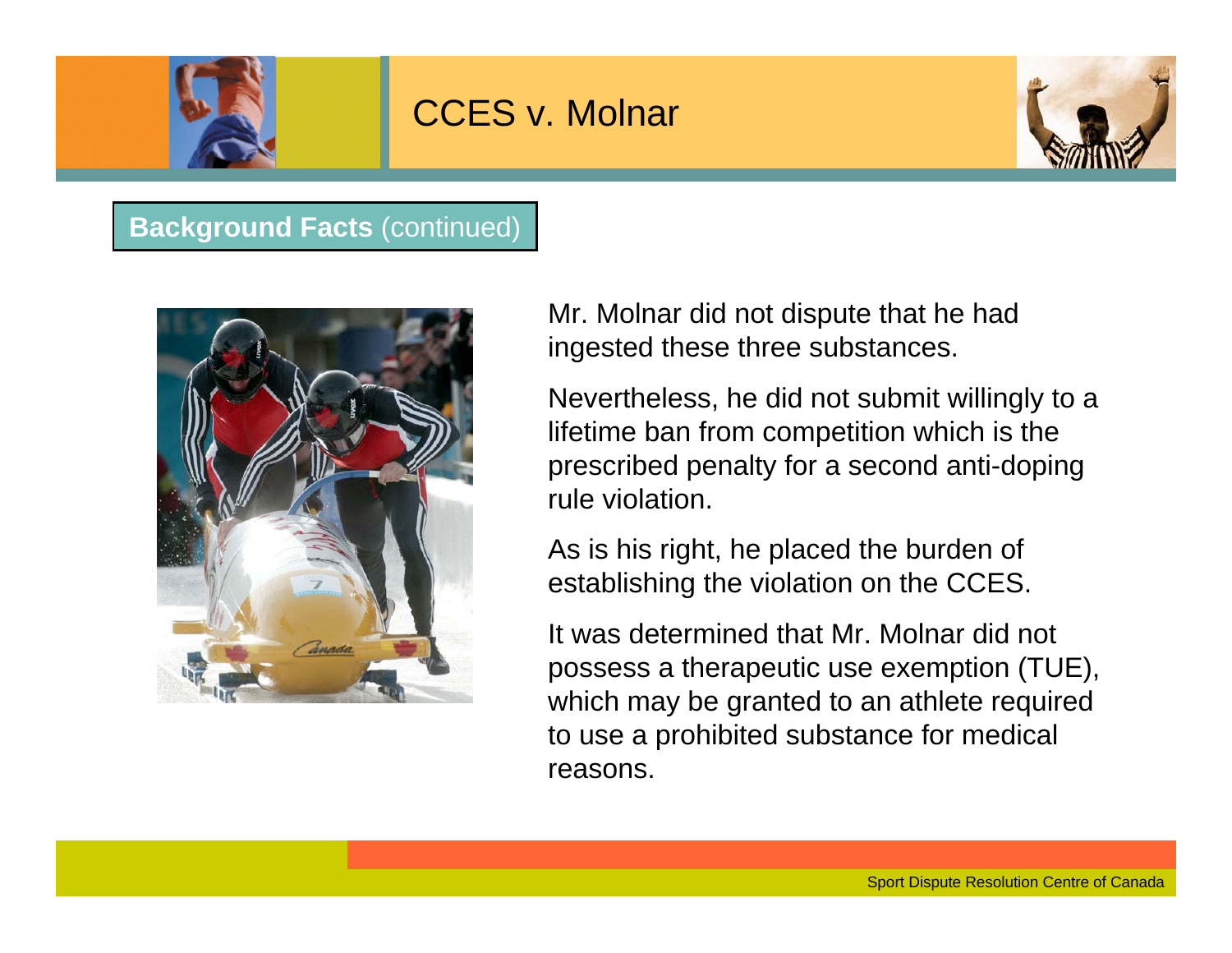



### **Athlete's Position**

Mr. Molnar's case was based on the following arguments:

- Since he was not a member of the national team, and was not trying out for either the national or provincial teams, he did not anticipate being tested when he agreed to participate in the national championships;
- He had not signed any document stating his obligations as a participant in the national championships, particularly with respect to anti-doping measures; and,

• in the absence of signed documentation, he should not have been chosen for testing.

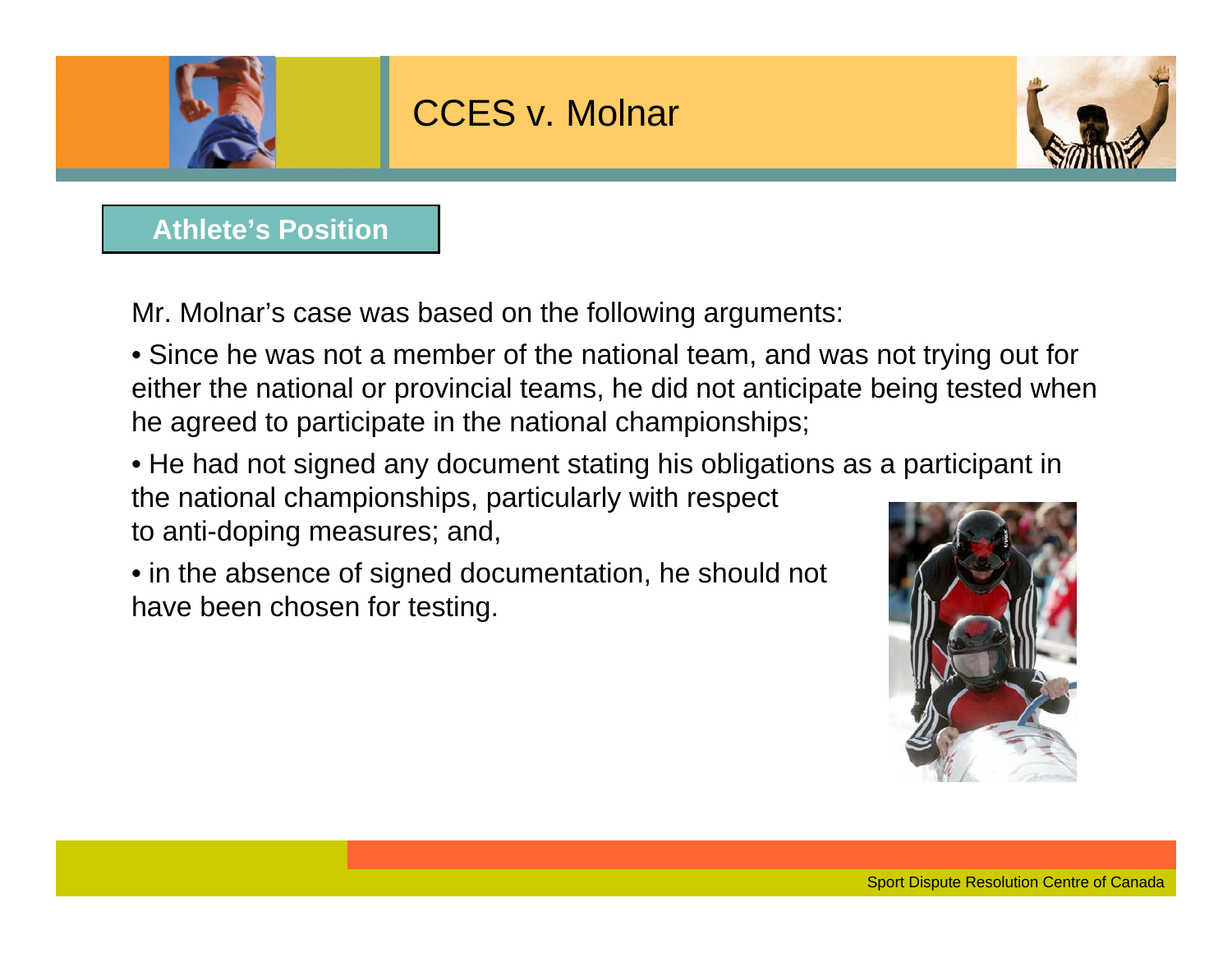

### **CCES' Position**



The CCES case was based on the following arguments:

- The Canadian Anti-doping Program (CADP) states that, for the purpose of doping control, the rules apply to anyone who participates in sport at the national level;
- The competition in question was sanctioned by a national sport organization (Bobsleigh Canada Skeleton); and,
- As a participant at the national championships, Mr. Molnar was under the authority and jurisdiction of the CCES, was subject to doping control, and was responsible for any violations.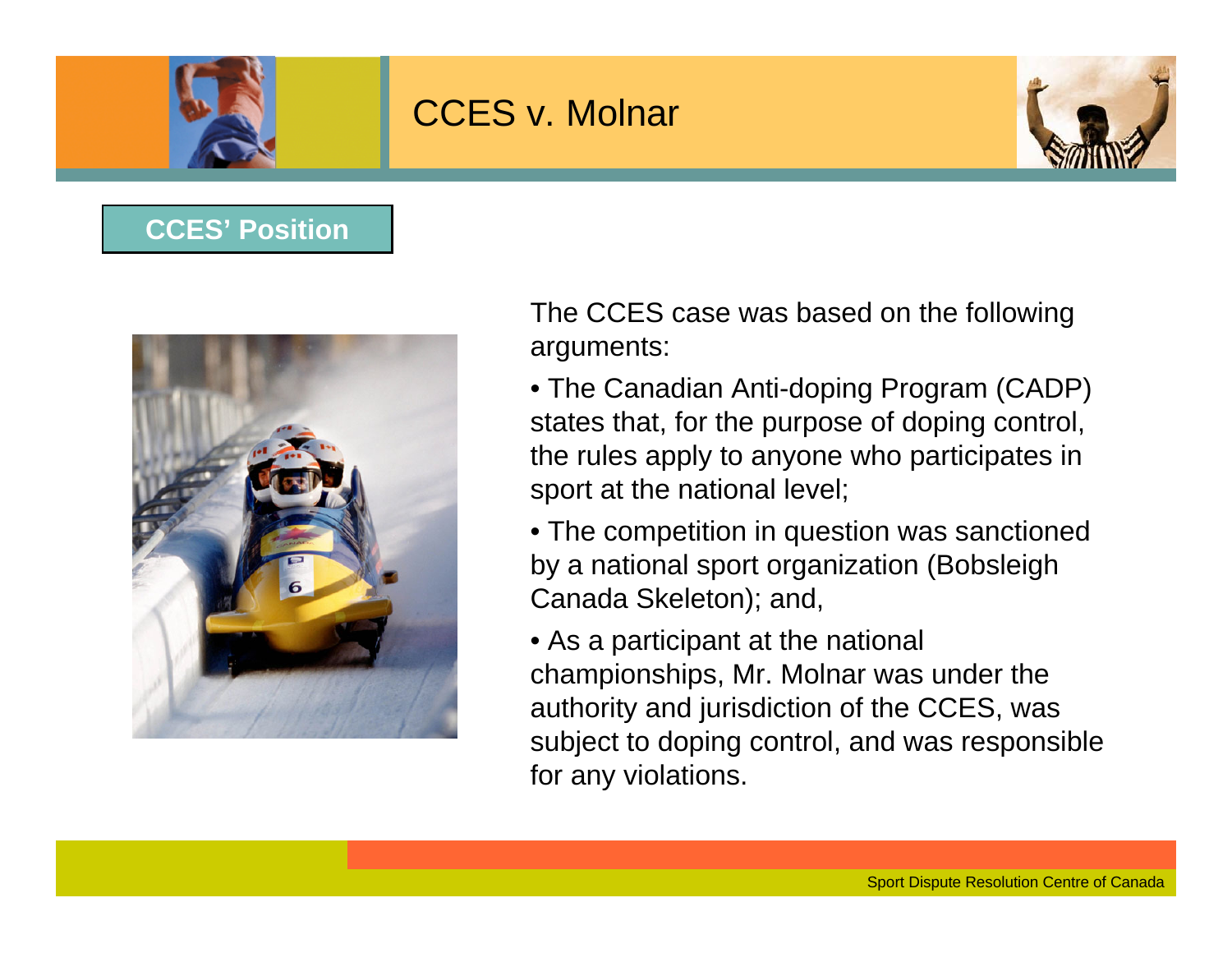



### **Arbitrator's Analysis**

Arbitrator James W. Hedley, confirmed the validity of the test results, noting that Mr. Molnar himself had admitted to ingesting the three substances.

Under the rules of the CADP, the period of ineligibility can be eliminated or reduced if the athlete demonstrates that there were "exceptional circumstances" (i.e. there was no fault or negligence on the part of the athlete).

Mr. Hedley noted that the athlete, in this case, made no attempt at establishing those exceptional circumstances; in fact, Mr. Molnar candidly admitted taking the prohibited substances.

The only contentious issue in the case centers on whether Mr. Molnar was liable to be tested in the first place, given that he was not a member of the national team, nor was he even trying out. The arbitrator noted that Mr. Molnar had not signed any form of written contract with Bobsleigh Canada Skeleton and that merely competing in the event was not a substitute for a written document.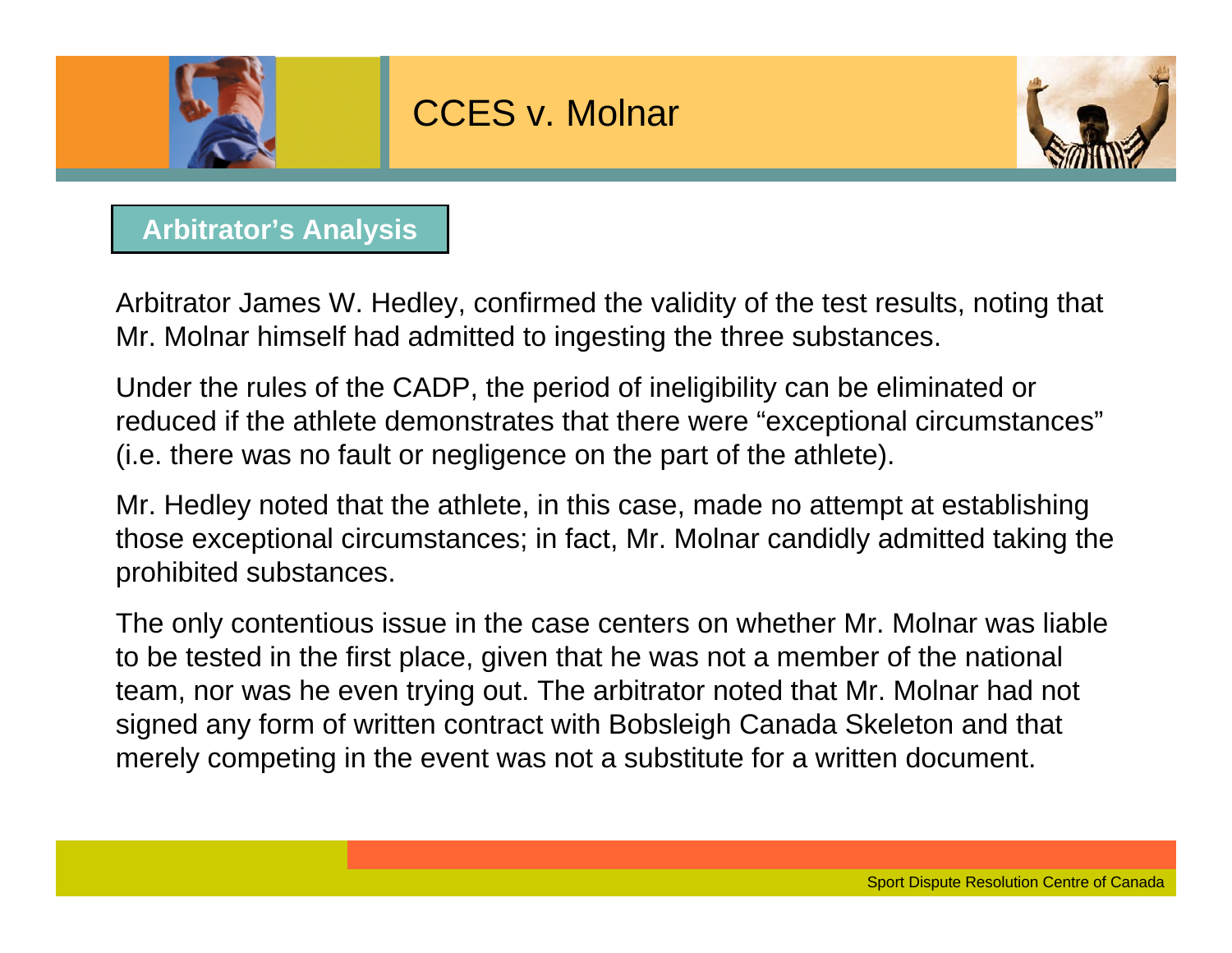



### **Arbitrator's Analysis** (continued)

Mr. Hedley did conclude, however, that an implied agreement existed that confirmed the athlete's duty to comply with anti-doping regulations:

*"It resides at the very core of the elite athlete's culture. The suggestion that any athlete competing at a high level, under written contract or not, is unaware of the potential for testing, not liable to abide by anti-doping policies and rules and not liable to any penalties resulting therefrom is completely untenable."*

Mr. Hedley further noted that the athlete in this case had been tested at least three times previously and had served a lengthy suspension for a doping violation.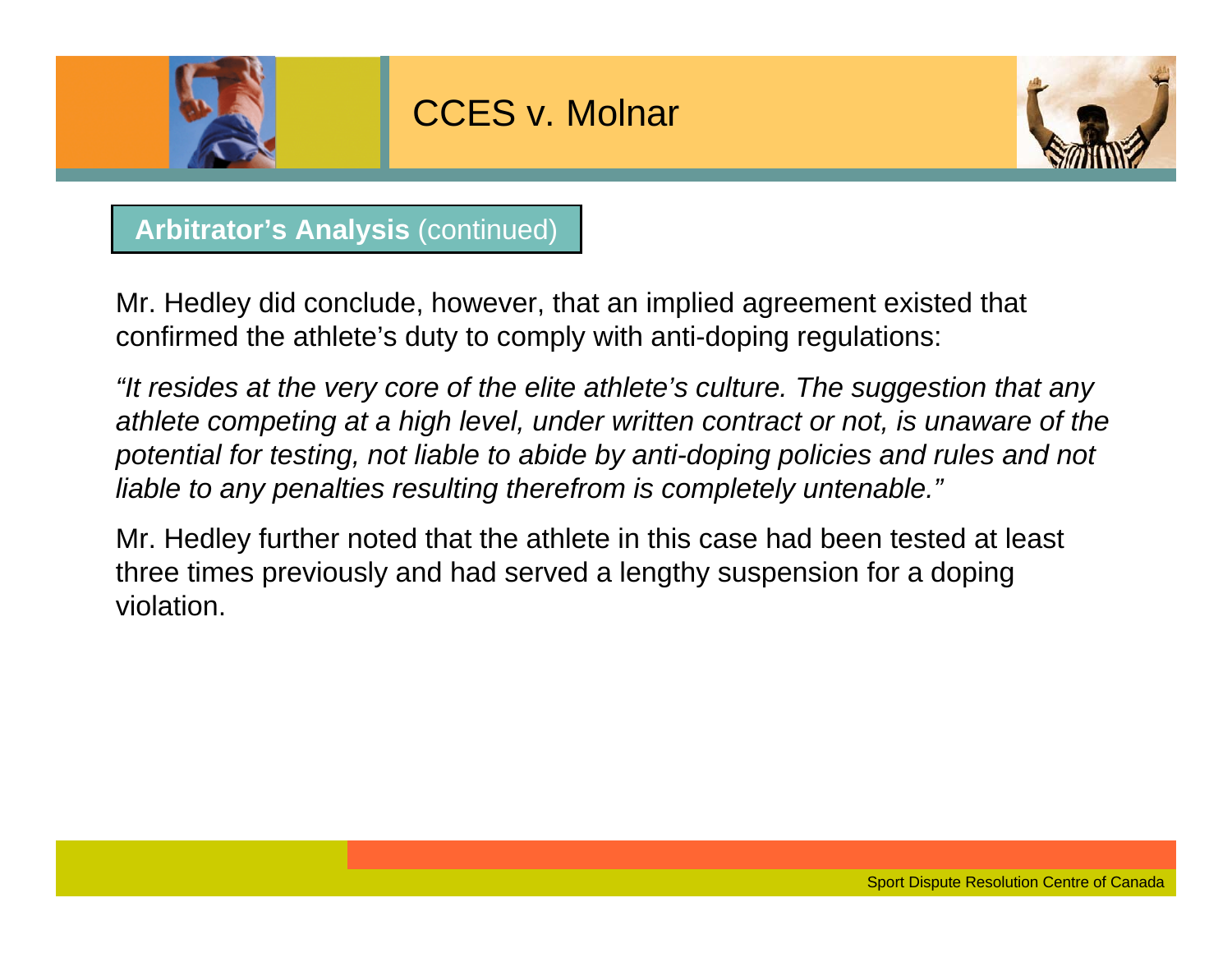



### **Ruling**

Mr. Hedley confirmed the anti-doping rule violation.

Quoting Rule 7.20 of the CADP, he imposed a lifetime ban from competition on Mr. Molnar, effective December 13, 2006.